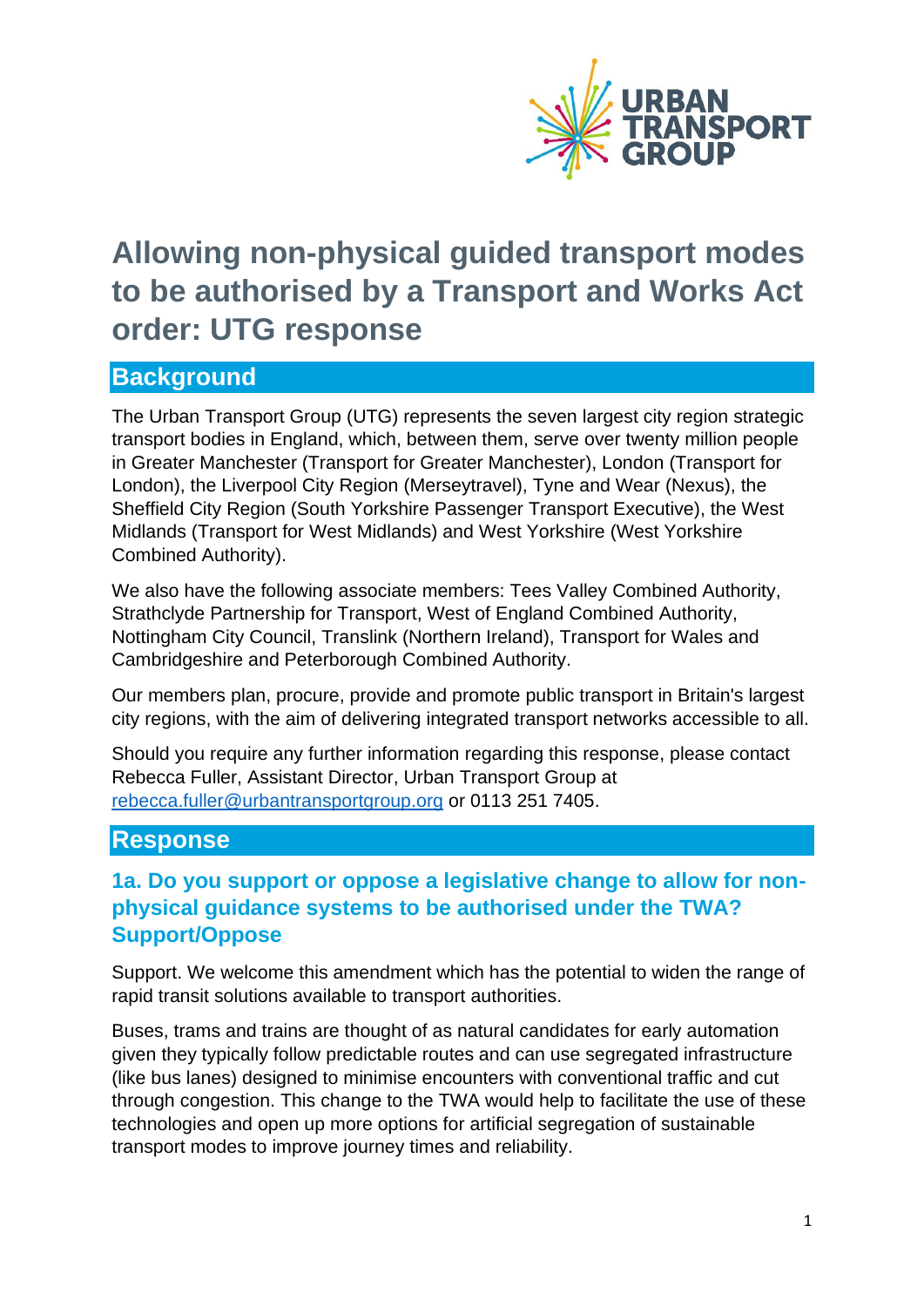

The installation of non-physical guidance systems may also be less disruptive for other road users compared to physical measures, avoiding the need for the laying of tracks, for example. Potentially, it could reduce the overall costs of a system.

#### **1b. If you oppose the above, please provide reasons for that view?**

Not applicable.

**2a. Is the [proposed legislative change](https://www.gov.uk/government/consultations/allowing-non-physical-guided-transport-modes-to-be-authorised-by-a-transport-and-works-act-order/allowing-non-physical-guided-transport-modes-to-be-authorised-by-a-transport-and-works-act-order-consultation-document#the-proposed-change) sufficient or not sufficient to capture all forms of non-physical guided transport systems that are currently on the market or close to being placed on the market? Sufficient/Not sufficient**

Sufficient. The proposed amendment ensures a wide range of innovative technologies can be considered by transport authorities.

# **2b. If not sufficient, please specify what more you consider might be needed together with any necessary explanation or information in support?**

Not applicable.

#### **3a. Do you have any safety concerns about authorising the use of new technology involving non-physical guidance systems via a TWA? Yes/No**

We have no safety concerns regarding the use of a TWA to authorise non-physical guidance systems. However, as the consultation document points out, any vehicles using this technology would first need to demonstrate compliance with the relevant safety and security legislation as set out by the Health and Safety Executive and in the relevant road traffic and safety legislation, for example.

#### **3b. If you do have safety concerns can you provide an explanation regarding these concerns?**

Whilst we do not have any safety concerns around authorising the use of nonphysical guidance systems via a TWA, public perceptions of safety in an environment where pedestrians and vehicles interact with an autonomous or nonphysically guided transport system could present a perceived 'gap' in safety, requiring additional reassurance to promote confidence in the system.

# **4. Please provide any other comments you may have regarding the use of non-physical guidance systems or the proposed changes to the Guided Modes Order?**